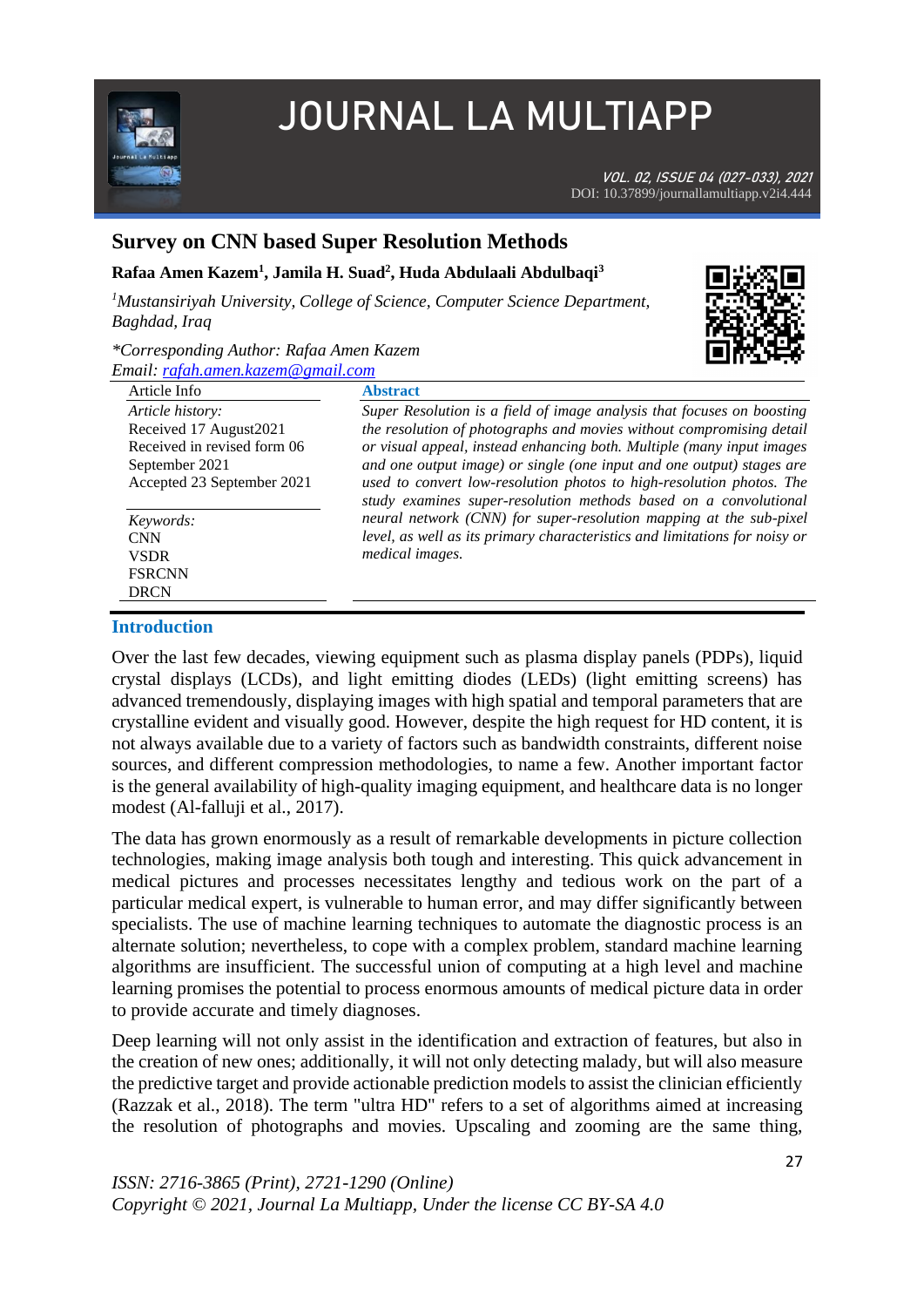however Ultra Resolution Methods attempt to accomplish it without sacrificing photo or video detail or visual look. The main goal of ultra-high resolution is to find the value of a missing pixel in a high-resolution image. The two categories of super-resolution methods are multiple image super-resolution methods (Borman & Stevenson, 1998; Park et al., 2003; Mancas-Thillou & Mirmehdi, 2007; Tian & Ma, 2011) and single-image super-resolution methods.

The presumption behind multiple image hyper-resolution methods is that the multiple images used to create a high-resolution image are geometric transformations and non-aligned versions of each other, and that properly combining them will result in a more detailed image that can be included in an image class (Al-falluji et al., 2017). That is, ultra-high resolution techniques are applied to transform several low-resolution (LR) images to a high-resolution (HR) image. High-resolution photographs may provide more detailed information to everyone, making them more useful in a variety of applications such as satellite imagery, medical images, and so on. Several approaches in the field of sophisticated color digital image processing have emerged as a result of the increased technological interest in picture reconstruction (Shukla et al., 2020).

In terms of current work and future directions, this study presents a review of convolutional neural network-based methods with improved resolution in image analysis challenges. It covers the fundamentals of deep learning as well as the most up-to-date approaches in the field of image processing and analysis.

## **CNN based super resolution methods**

Researchers employed the most up-to-date technology to build a high-resolution image using CNN channels. CNN optimizes all steps of the super-resolution process and tests the nonlinear mapping function in the picture space between low-resolution and high-resolution. Very Deep super-resolution (VSDR), deep recursive convolutional network (DRSN), superresolution convolutional neural network (SRCNN), and fast super resolution convolutional neural network are the most recent methods proposed using CNN (FSRCNN) (Al-falluji et al., 2017).

| <b>Authors</b>                   | dataset                                                  | <b>Method</b>                                                      | Gap                                                                                                                                                                                                                                                                                             | <b>Results</b>                         |
|----------------------------------|----------------------------------------------------------|--------------------------------------------------------------------|-------------------------------------------------------------------------------------------------------------------------------------------------------------------------------------------------------------------------------------------------------------------------------------------------|----------------------------------------|
| Jiwon Kim,<br>2016<br>$[9]$      | T91<br>Set5, Set14,<br>B <sub>100</sub> and<br>Urban100. | very deep<br>convolutional<br>network (VDSR)<br>Residual Learning. | Due to the sluggish<br>convergence rate, training an<br>extremely deep network is<br>difficult. The bicubic-<br>upscaled LR photos must be<br>processed.                                                                                                                                        | PSNR= $37.53$ dB,<br>$SSIM = 0.9587$   |
| Yulun<br>Zhang<br>2018<br>$[10]$ | DIV2 Set5.<br>Set14, B100,<br>Urban100 and<br>Manga109   | very deep residual<br>channel attention<br>networks (RCAN)         | Due to the sluggish<br>convergence rate, training a<br>deep network is difficult. LR<br>bicubic-upscaled photos<br>must be processed.                                                                                                                                                           | $PSNR = 34.83 dB$ ,<br>$SSIM = 0.9296$ |
| Jiwon Kim,<br>2016<br>$[11]$     | T91<br>Set5, Set14,<br>B <sub>100</sub> and<br>Urban100. | deeply-recursive<br>convolutional network<br>(DRCN)                | Due to exploding/vanishing<br>gradients and increased<br>ejection between layers and<br>parameters, using a<br>traditional gradient descent<br>method is extremely<br>problematic, resulting in<br>overfitting. You'll also need<br>to handle the LR photos that<br>have been bicubic-upscaled. | PSNR= 37.63 dB,<br>$SSIM = 0.9588$     |

Table 1. Demonstrates super resolution methods based on CNN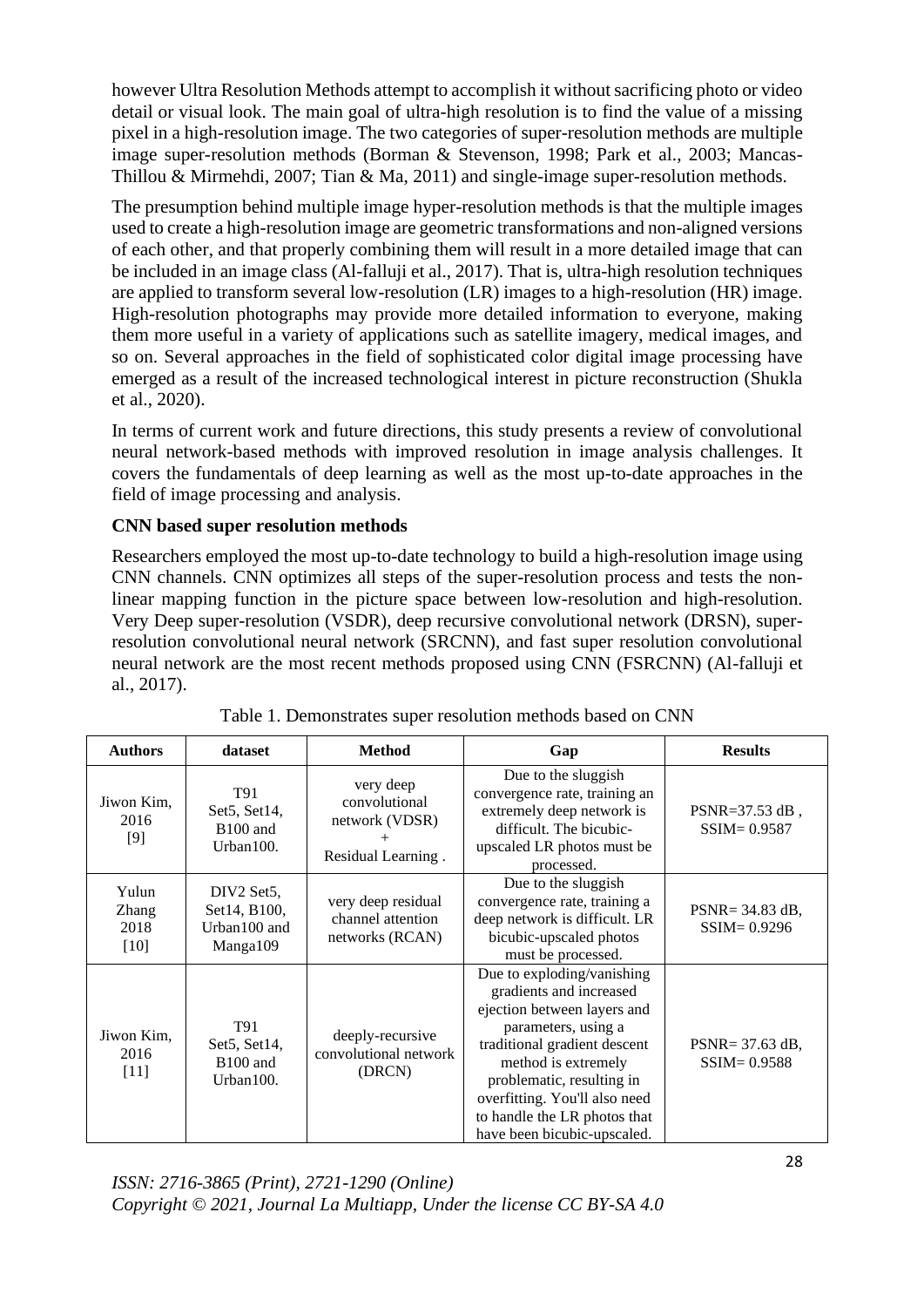|                                     |                                                                      | a low- and high-                                                                     | A larger network necessitates                                                                                                                                                                                                                                                                                                                                     |                                        |
|-------------------------------------|----------------------------------------------------------------------|--------------------------------------------------------------------------------------|-------------------------------------------------------------------------------------------------------------------------------------------------------------------------------------------------------------------------------------------------------------------------------------------------------------------------------------------------------------------|----------------------------------------|
| Yang and Lu<br>[12] 2020            | Set5, Set14,<br><b>BSD100,</b><br>Urban100 and<br>Manga109           | frequency fusing<br>network that is<br>profoundly recursive<br>(DRFFN)               | more processing and memory<br>resources, making network<br>training more difficult and<br>extending prediction time.                                                                                                                                                                                                                                              | PSNR=38.16 dB<br>SSIM=0.9649           |
| Chao Dong,<br>2015<br>$[14]$        | T91<br>Set5<br>Set14<br><b>BSD200</b>                                | Super-Resolution<br><b>Convolutional Neural</b><br>Network (SRCNN)                   | the high computational cost<br>is still preventing them from<br>practical use, which requires<br>the performance of real-time<br>(24 fps).quality                                                                                                                                                                                                                 | $PSNR = 36.66$ dB,<br>$SSIM = 0.9542.$ |
| Chi-Hieu<br>Pham,<br>2019<br>$[20]$ | Kirby 21<br><b>NAMIC</b><br>image of Brain<br>web                    | (3DSRCNN)                                                                            | The magnitude of the<br>training correction and the<br>number of subjects, as well<br>as the context of the MRI of<br>the brain, the acquisition of<br>big data sets and their<br>combination with uniform<br>acquisition settings, are all<br>factors to consider. The<br>disadvantage of the 3D<br>SRCNN is that it takes<br>longer to forecast the SR<br>scan. | $PSNR = 39.01$ dB                      |
| <b>Ben Garber</b><br>2020<br>$[15]$ | DIV2K                                                                | Super-Resolution<br><b>Convolutional Neural</b><br>Network<br>(SRCNN)                | it fails to produce clarity<br>desired in the super-<br>resolution task. The lack of<br>availability of GPUs also<br>limited us to a relatively<br>shallow neural network                                                                                                                                                                                         | $PSNR = 26.442 dB$                     |
| Chao Dong,<br>2016<br>$[17]$        | T91 and<br>General-100<br>Set <sub>5</sub><br>Set14<br><b>BSD200</b> | <b>Fast Super-Resolution</b><br>Convolutional<br><b>Neural Networks</b><br>(FSRCNN). | original LR image require<br>bicubic interpolation.<br>computational complexity                                                                                                                                                                                                                                                                                   | PSNR=37.00 dB,<br>SSIM=0.9558.         |
| VanitaMane<br>1,2020<br>$[18]$      | $T1-$<br>weighted<br>structural MRI<br>images<br>(brain MRI)         | (3D FSRCNN)                                                                          | The magnitude of the<br>training correction and the<br>number of subjects, as well<br>as the context of the MRI of<br>the brain, the acquisition of<br>big data sets and their<br>combination with uniform<br>acquisition settings, are all<br>factors to consider. The<br>disadvantage of the 3D<br>SRCNN is that it takes<br>longer to forecast the SR<br>scan. | PSNR= 48.40 dB,<br>$SSIM = 0.975$ .    |

## **VDSR**

To build a high-resolution image, A extremely deep convolutional network was utilized, which was inspired by Simonyan & Zisserman (2014) work from 2015. The "D" number of layers was used by CNN. The first layer takes an LR image as input and reconstructs the highresolution image in the final layer. Our main contribution is a rigorous analysis of rising-depth networks using an architecture with extremely small (3 3) convolution filters, which shows that raising the depth to 16–19 weight layers improves performance significantly over priorart setups. The input network image is an interpolated version of a low-resolution image of the same size as the output image.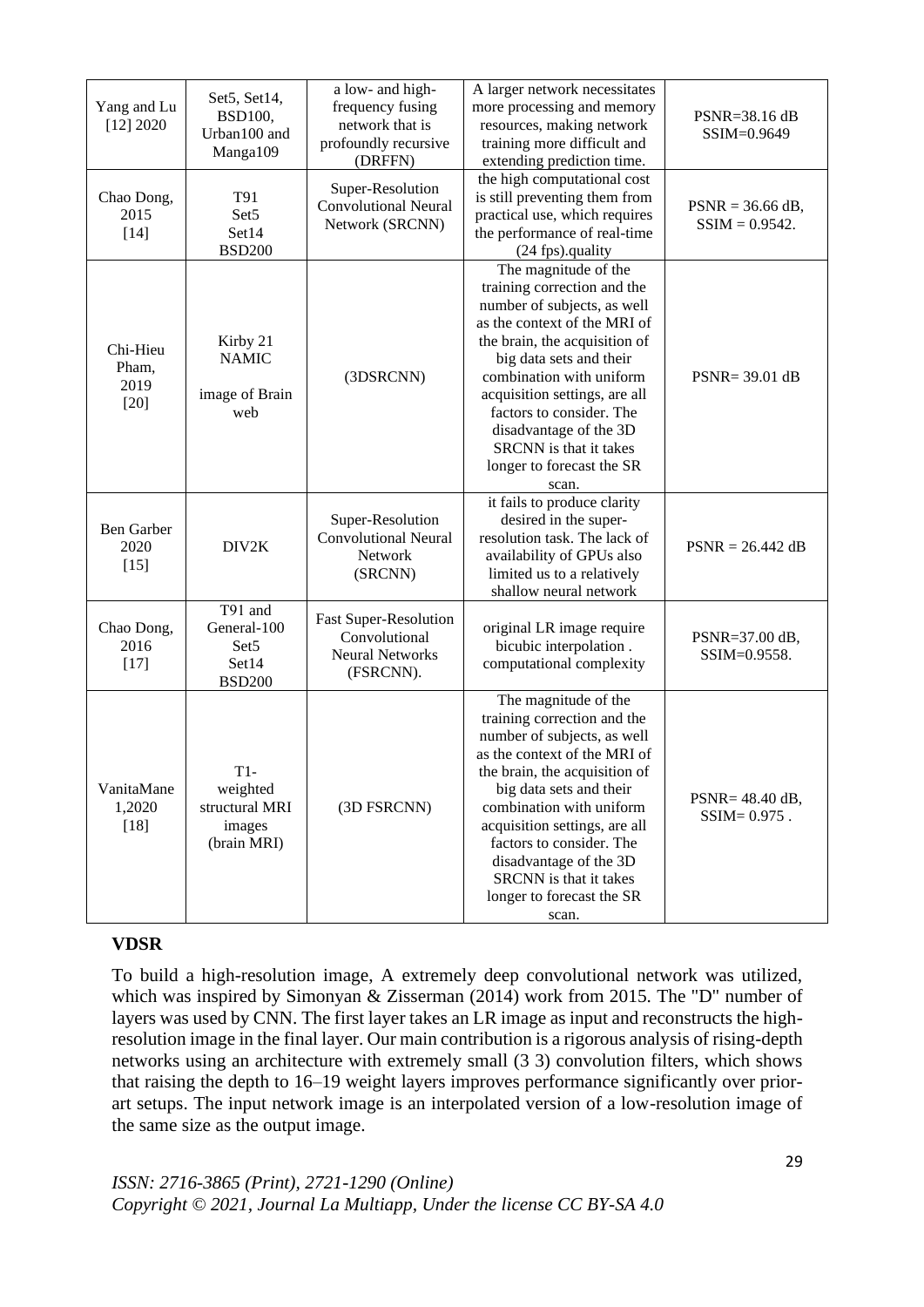It has been discovered that employing residual images provides a number of advantages, including faster convergence and better performance, that is, it gives better PSNR. Because super-resolution requires surrounding pixels to correctly forecast the pixel, one of the key challenges that deep networks face during the prediction phase is that feature maps are reduced with each iteration of convolution.

In 2016, Kim et al, (2016) presented deeper structures, which was very deep convolutional network (VDSR) uses residual-learning and extremely as well gradient clipping to ensure the training stability with require processing to optimize accurate conclusion, skip connection and quick. And the results are PSNR=37.53, SSIM= 0.9587 and the results bicubic are PSNR= 33.66, SSIM= 0.9299. Yet, because of the slow convergence rate and the requirement for processing bicubic-upscaled LR images, training a very deep network is difficult.

In 2018, Zhang et al, (2018) the depth of a convolutional neural network is critical for visual super-resolution (SR). Deeper networks for image SR, on the other hand, it is additional hard to train. Low-resolution inputs and features contain a lot of low-frequency data, which is processed the same way across channels, limiting CNNs' representational ability. To address these issues, propose the use of very deep residual channel attention networks (RCAN) and the results PSNR= 34.83, SSIM= 0.9296.

## **DRCN**

Kim et al (2016) He presented a net embedding, inference network, and reconstruction network are the three essential aspects of the proposed algorithm. The algorithm was a deeprecursive convolution network (DRCN), which contains a very deep recursive layer (up to 16 iterations). Despite the fact that the processing of the developed bicubic LR images may be complicated with the standard gradient approach due to burst/fade gradients and increased expulsion between parameters and layers, the results were  $PSNR = 37.63$ ,  $SSIM = 0.9588$  and PSNR = 33.66, SSIM = 0.9299. Yang & Lu, (2020) proposed in 2020 to improve model representations by increasing the grid's depth and width, which would result in greater image rebuilding quality.

However, a larger network requires more computer resources and memory, making training the network more difficult and increasing forecast time. Due to the aforementioned issues, a novel low- and high-frequency fuser network (DRFFN) is presented, which uses a parallel branching structure to extract low and high-frequency information from the image, respectively. And the results were PSNR=38.16, SSIM=0.9649.

## **SRCNN**

The goal of SRCNN is to learn the bicubic LR picture to HR image end-to-end mapping function. Because the network includes all convolution layers, the output image is the same size as the input image (Yang et al., 2010). As shown in Figure 1.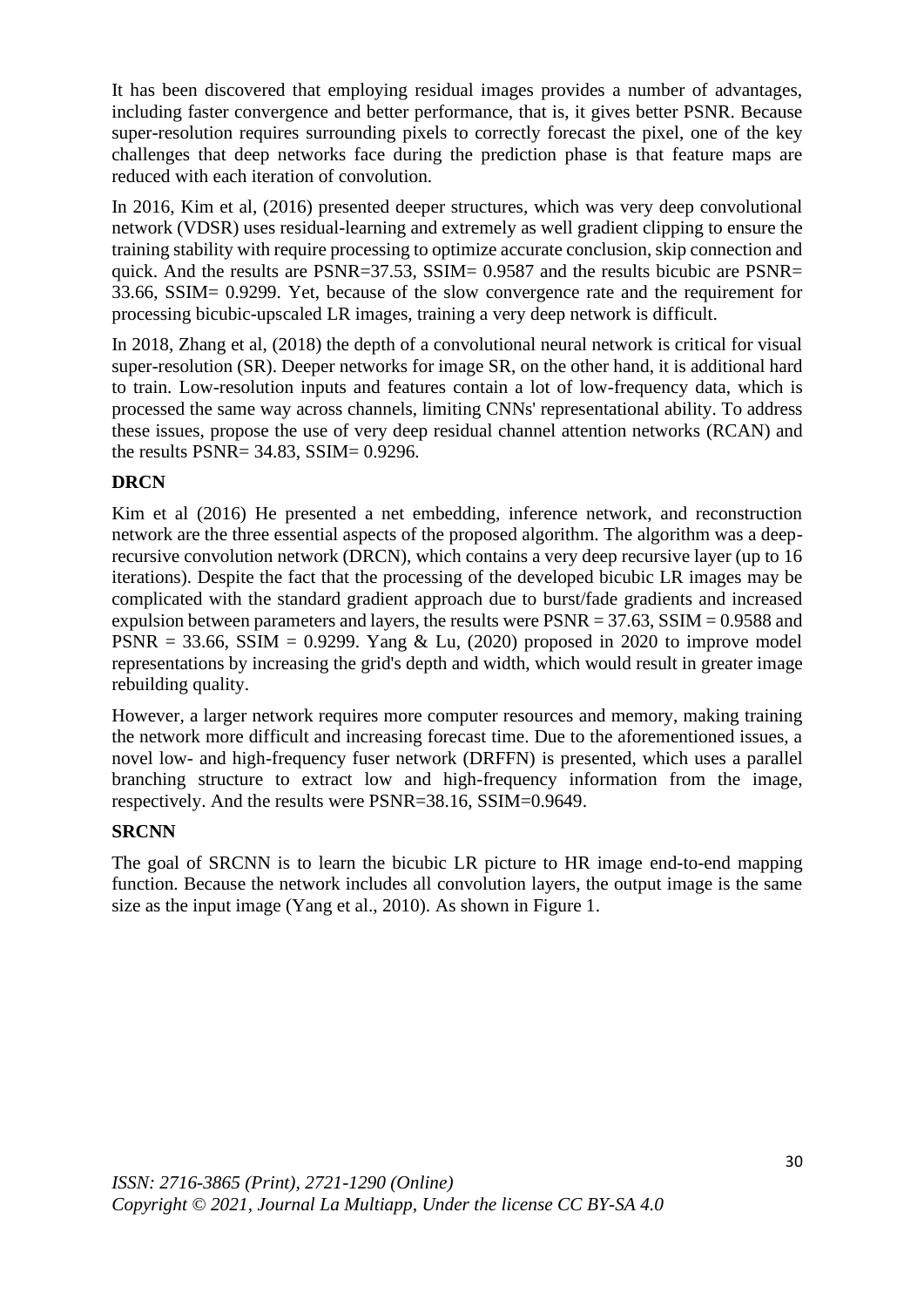

*Figure 1. illustrate SRCNN architecture (Umehara et al., 2018)*

In 2015, showed the research by Dong et al, (2015) which suggested that SRCNN vaulting superior performance of previous models of hand-made (advanced techniques), both regarding quality of recovery and speed, also the results were  $PSNR = 36.66$ ,  $SSIM = 0.9542$ . Yet, the high-computational costs prevent them from practical use, which requires the performance of real-time (24fps). In 2019, Researcher Pham et al, (2017) developed the SRCNN3D to a focus on increasing the data for SR rotation and flipping to improve generalization of the algorithm and then used it to estimate a network parameter training data set consisting of pairs of HR and LR images by reducing the objective function to better performance and faster convergence with large data sets clustered. And the results were PSNR= 39.01. Critical issues are the size of the training correction and the subject number as well as the case of the MRI of the brain, acquisition of large data sets and their combination with homogeneous acquisition settings.

Li, (2017) implement SRCNN with used 2D non-clinical images then measured by peak signal-to-noise ratio (PSNR) although there advancer methods, but using this simpler model to improve its and implement a preformat super-resolution to model led to gain practical insight into how to better apply deep learning to the task of super-resolution where reached to a (PSNR) of 23.226 dB and 26.442 dB for bicubic up sampling baseline test and SRCNN respectively. It results in increased image resolution but it fails to produce clarity desired in the super-resolution task. The lack of availability of GPUs also limited us to a relatively shallow neural network. This application is more significant in MRI scans and satellite images in medical imaging. The PSNR values of SRCNN image have been increased, as higher PSNR values lead to better image quality. Lastly, the output is going to be the same as the original image, which will be better in terms of texture quality and high resolution. Because using bicubic-interpolation, which has a smoother surface and fewer interpolation tools, is a limitation, by select bicubic-interpolation as the input and send it into 3 warp layers for more processing.

## **FSRCNN**

Feature extraction, shrinkage, mapping, expansion, and deconvolution are the five parts of FSRCNN. Wrap layers make up the first four sections, while a jaw layer makes up the final section. The convolution layer is referred to as Conv (fi, ni, ci) and the deconvolution layer is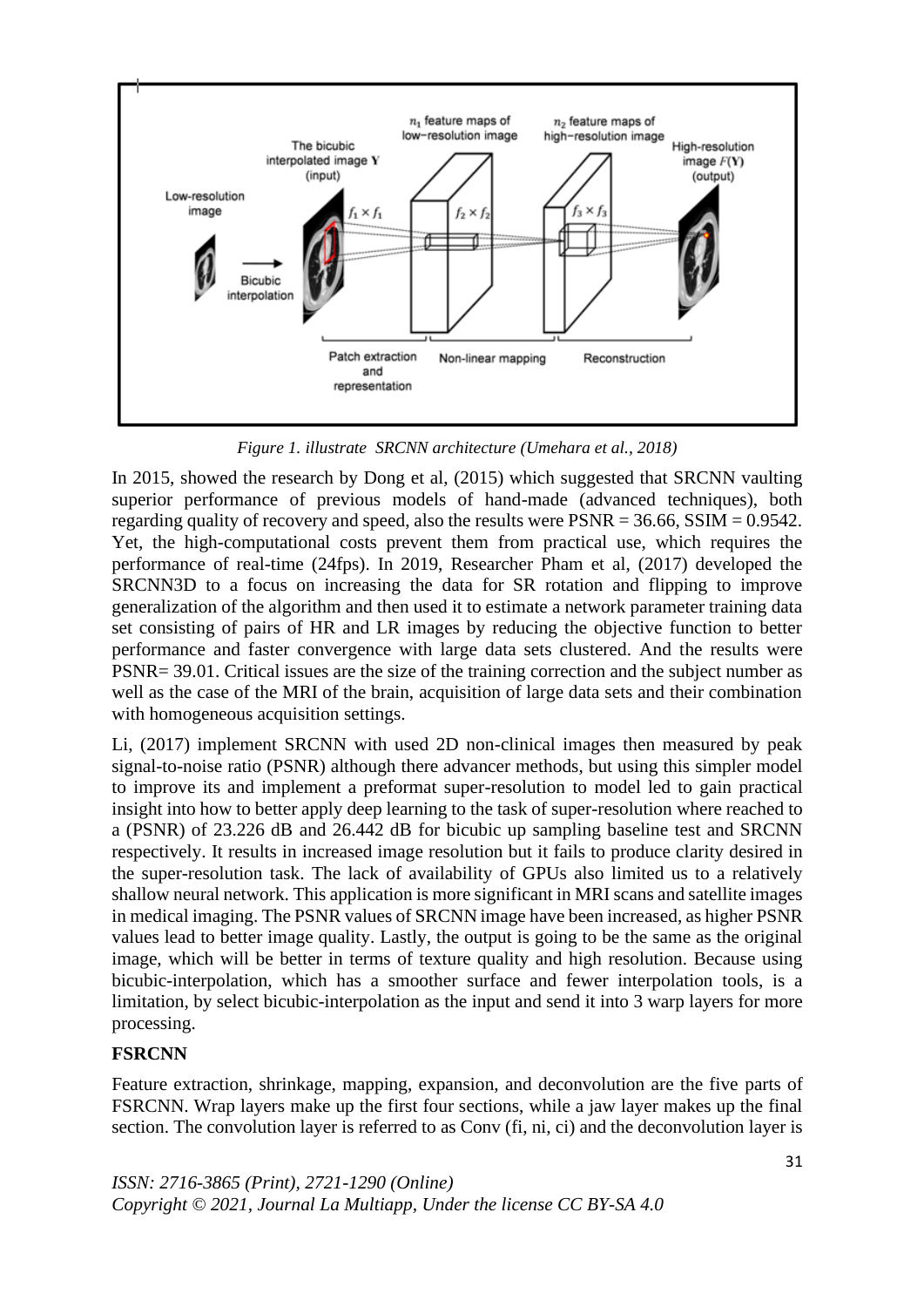referred to as DeConv (fi, ni, and ci), with the variables fi, ni, ci representing filter size, number of filters, and number of channels, respectively. Dong et al, (2016) proposed speeding up SRCNN in 2015 by the same authors with 3 aspects. Initially, a de-convolutional layer has been added to the network's end. Second, we shrink the mapping layer to reformulate it. The proposal used small filter sizes, yet more layers of mapping in the third step. With Superior restore quality, the model achieved a speed of over 40 times.

The results for fast super resolution convolution neural network FSRCNN are PSNR=37.00, SSIM=0.9558 and the results bicubic are PSNR=33.66, SSIM= 0.9299. Mane et al. (2020), in the 2020, propose an Neural Networks (NN) referred to as 3-D Faster Super-Resolution Convolutional Neural Networks (3DFSRCNN) based (FSRCNN), with the perfect trade-off between performance and complexity, which is significant for presenting a memory consumption challenges, massive expenses, making them less realistic. The increases in time complexity while network becomes deeper is one of the issues I've encountered. They trained the model 3D FSRCNN batch size of 32 due to the limited RAM. PSNR values appeared to be stable from the 500-th epoch after training for 750 For epoch. The result was PSNR= 48.40, SSIM= 0.975. From all the previous researches can be summarized their methods, datasets, and the results in Table (1.1) Determine the problem that display in this study depending on the CNN types that present in previous sections

#### **Conclusion**

A study of recent ultra-precision algorithms based on learning instances is included in the publication. Because there are more examples to match, traditional learning methods are more accurate than self-correcting approaches. The approaches described are based on convolutional neural networks, which are more accurate, and it was discovered that FSRCNN is the fastest and produces the best results.

### **Acknowledgments**

The authors thank the Department of Computer Science, College of Science, Al-Mustansiriya University, for supporting this work.

#### **References**

- Al-falluji, R. A. A., Youssif, A. A. H., & Guirguis, S. K. (2017). Single image super resolution algorithms: A survey and evaluation. *Int. J. Adv. Res. Comput. Eng. Technol*, *6*, 1445-1451.
- Borman, S., & Stevenson, R. L. (1998, August). Super-resolution from image sequences-a review. In *1998 Midwest symposium on circuits and systems (Cat. No. 98CB36268)* (pp. 374-378). IEEE.
- Dong, C., Loy, C. C., & Tang, X. (2016, October). Accelerating the super-resolution convolutional neural network. In *European conference on computer vision* (pp. 391- 407). Springer, Cham.
- Dong, C., Loy, C. C., He, K., & Tang, X. (2015). Image super-resolution using deep convolutional networks. *IEEE transactions on pattern analysis and machine intelligence*, *38*(2), 295-307.
- Kim, J., Lee, J. K., & Lee, K. M. (2016). Accurate image super-resolution using very deep convolutional networks. In *Proceedings of the IEEE conference on computer vision and pattern recognition* (pp. 1646-1654).